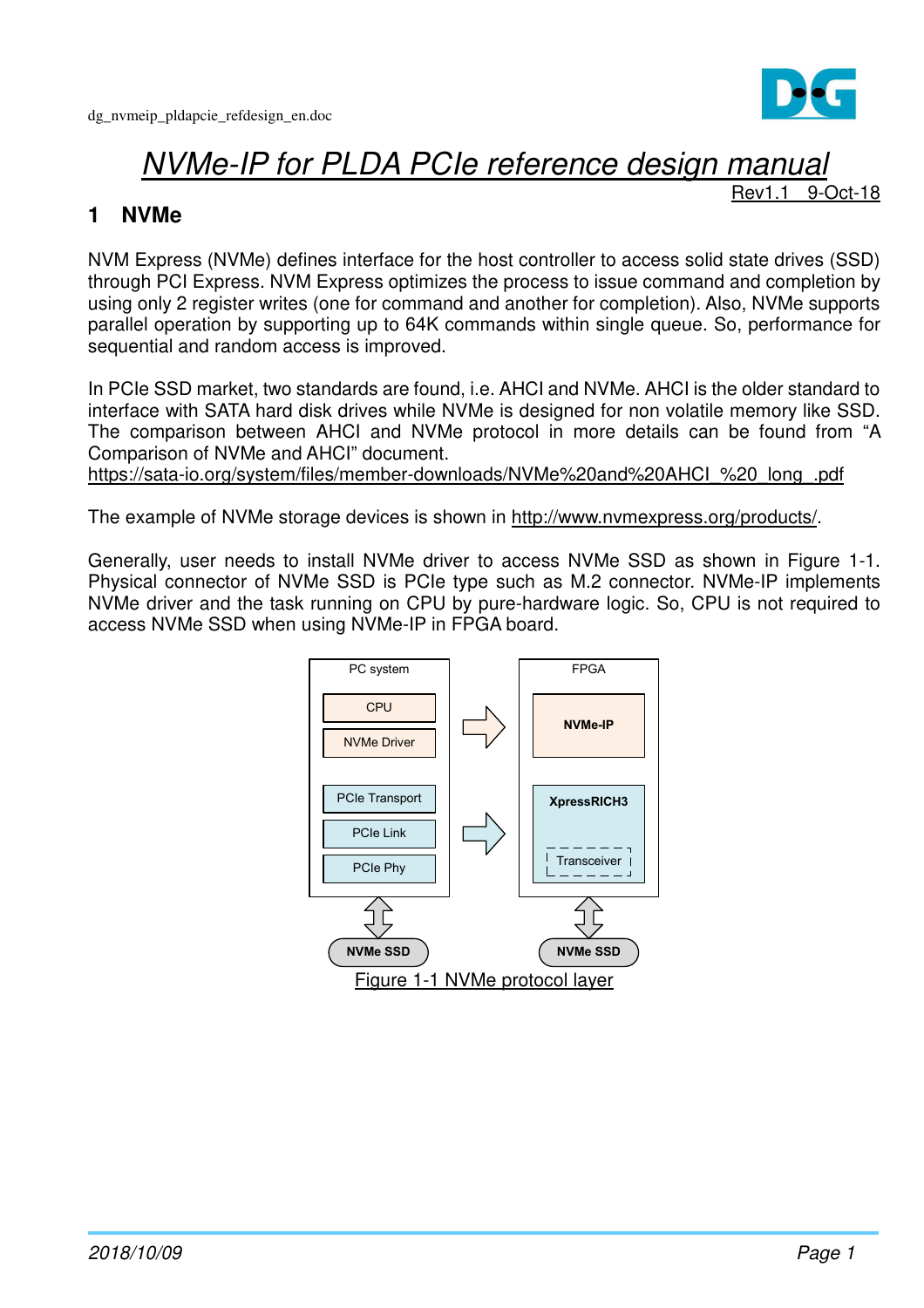

## **2 Hardware overview**



Figure 2-1 NVMe-IP demo hardware

The hardware system can be split into three groups following the interface.

- 1) TestGen: The example of user logic to write and read data in this reference design is TestGen module. TestGen module generates test data to U2IPFIFO at the highest speed with flow control in Write command. For Read command, TestGen reads and verifies test data from IP2UFIFO at the highest speed with flow control. TestGen uses 256-bit data bus and runs in UserClk domain which is equal to 200 MHz. Maximum bandwidth of TestGen is more than maximum performance of Gen3 SSD.
- 2) NVMe: NVMe-IP connecting with XpressRICH3 is used to interface with NVMe SSD. Command and data interface of NVMe-IP is dgIF typeS format. Command interface is controlled by CPU while data interface is connected to FIFO. IdenRAM (implemented by simple dual port RAM) is used to connect with Identify interface of NVMe-IP and CPU.
- 3) CPU: Test operation in the demo is controlled by user through Serial console. CPU firmware is designed to receive command and command parameters from user. Then, parameters are set to the hardware through AXI4-Lite bus. LAxi2Reg has the register sets of test parameters which are mapped to different address of CPU. LAxi2Reg decodes the address of AXI4-Lite bus to select the active parameter. For write access, Write data from AXI4-Lite bus is set to the selected parameter following the address. For read access, Read data from selected parameter is returned to AXI4-Lite bus. Read access is applied for CPU monitoring and displaying the hardware status to the user through Serial console.

More details of the hardware are described as follows.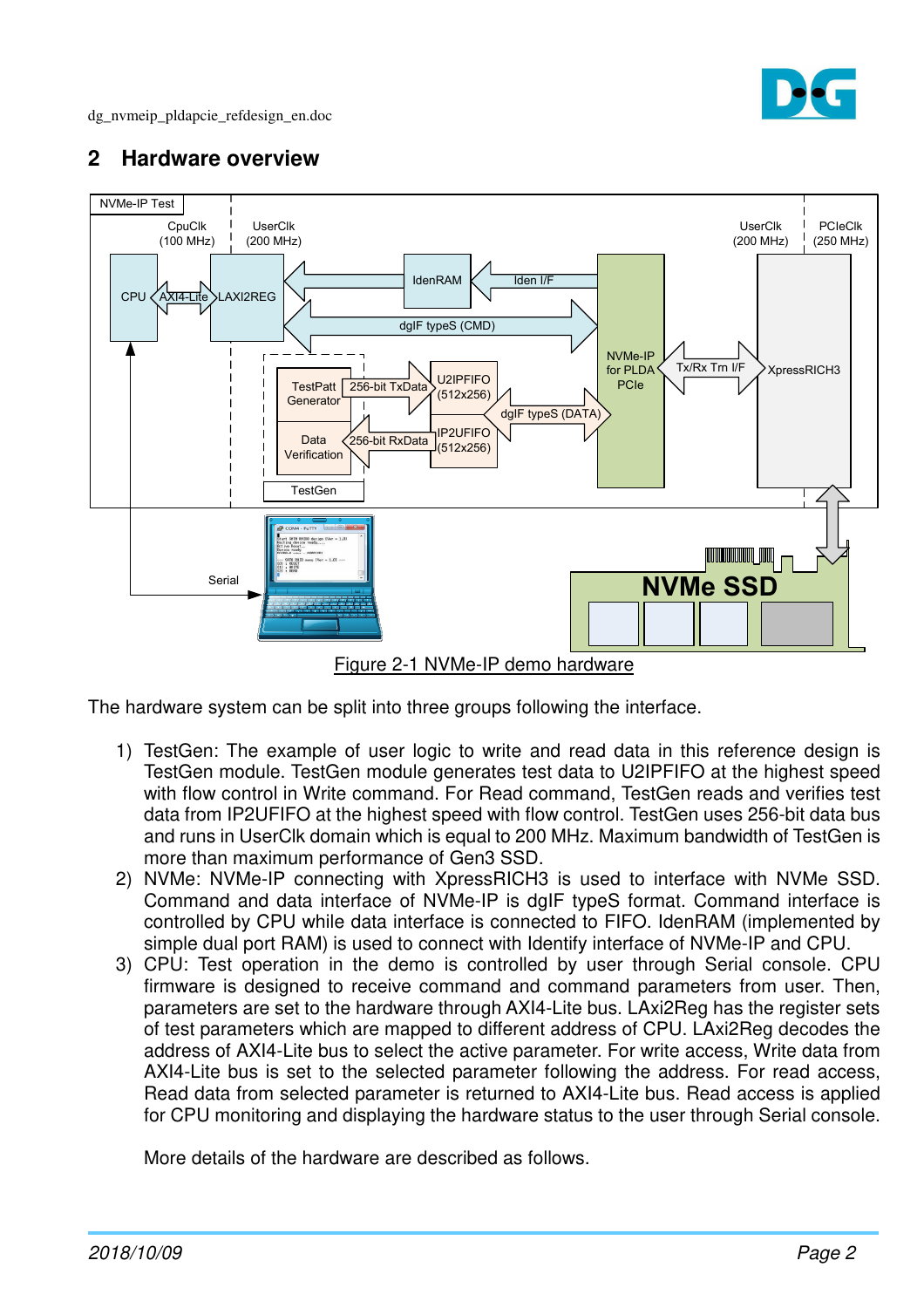

#### **2.1 TestGen**

This module is designed to generate Test pattern to WrFf in Write command or reads data from RdFf to verify in Read command at the fastest speed to check system performance. The details of hardware inside TestGen are shown in Figure 2-2.

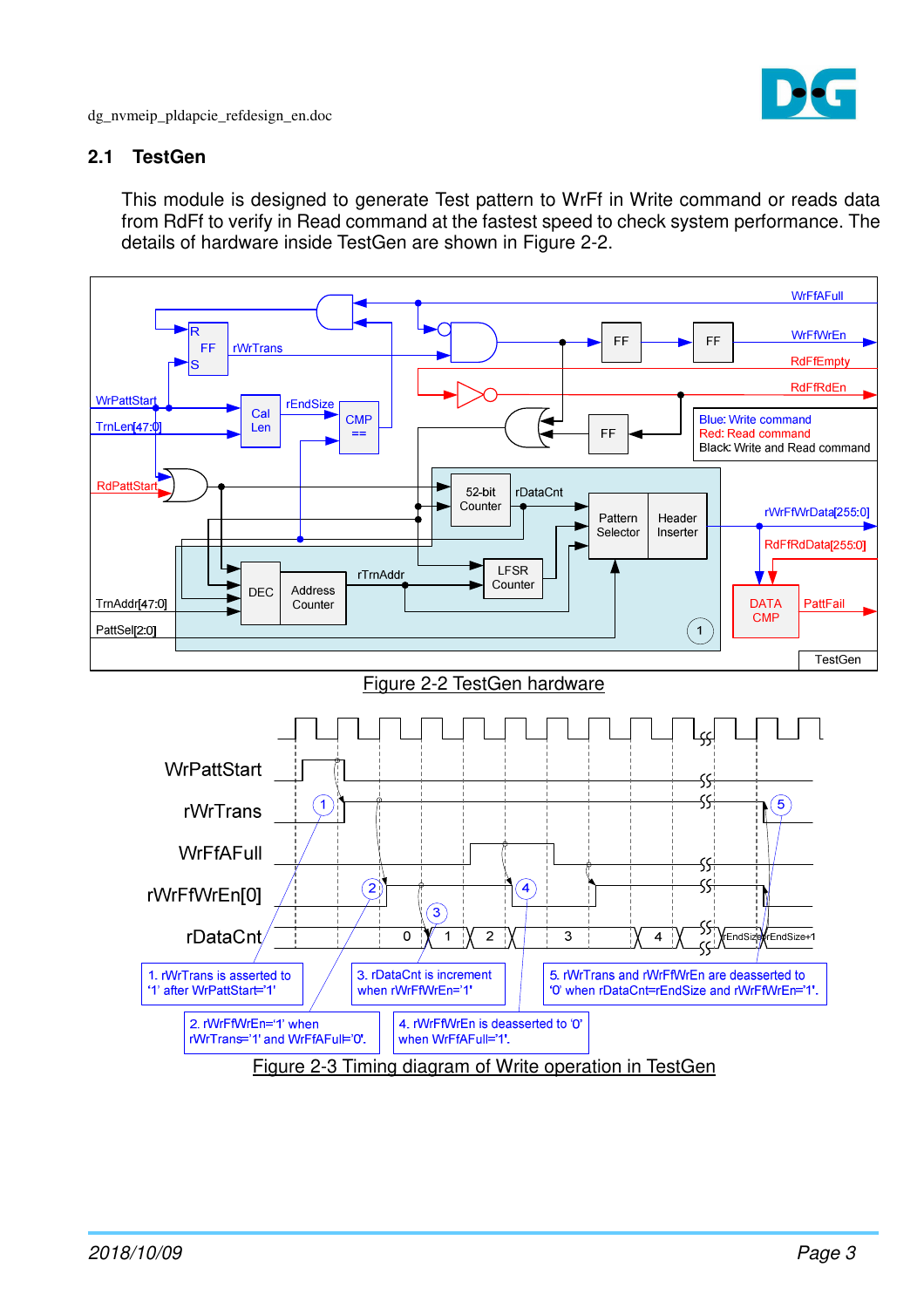

To start Write operation, rWrTrans is asserted to '1' when WrPattStart from LAxi2Reg is asserted to '1'. If rWrTrans='1' (Write command is operating) and WrFfAFull='0' (WrFf is ready to receive new data), rWrFfWrEn[0] will be asserted to '1' to send test data to WrFf. If WrFfAFull='1', rWrFfWrEn[0] will be de-asserted to '0' to pause data transferring. rDataCnt is data counter to check total transfer size, increased by rWrFfWrEn[0]. When total data are transferred complete (rDataCnt=EndSize), rWrTrans and rWrFfWrEn[0] are de-asserted to '0' to stop data transferring.

For Read operation, RdFfRdEn signal is designed by using NOT logic to RdFfEmpty. rDataCnt is increased when RdFfRdEn is asserted to '1'.

Block no.1 in lower side of Figure 2-2 shows the logic for generating test pattern in TestGen module. To create unique test data for each 512-byte data, test pattern is designed as shown in Figure 2-4.



Test pattern consists of two parts, i.e. 64-bit header in Dword#0 and Dword#1 of each 512-byte and test data in Dword#2 – Dword#127. 64-bit header is created by using address value in 512-byte unit. As shown in Figure 2-2, TrnAddr is loaded to be initial value of rTrnAddr. rTrnAddr is applied to be 64-bit header of each 512-byte data and increased every 512-byte transferring. rDataCnt and write/read enable signal are monitored to check end of 512-byte transferring.

TestGen supports to generate five patterns, i.e. 32-bit increment, 32-bit decrement, all 0, all 1, and 32-bit LFSR. 32-bit increment is generated by using lower-bit of rTrnAddr and rDataCnt. Decrement pattern is designed by using NOT logic of increment data. The equation of 32-bit LFSR is  $x^331 + x^21 + x + 1$ . To create 256-bit LFSR pattern, two sets of 32-bit LFSR are designed as shown in Figure 2-5.

The 1<sup>st</sup> DW data of set#1 uses 16 lower bit of Addr512B (address in 512-byte unit) and 16 higher bit of NAddr512B (not logic of Addr512B) to be initial value for generating test pattern. Otherwise, the 1<sup>st</sup> DW data of set#2 uses 16 lower bit of NAddr512B and 16 higher bit of Addr512B.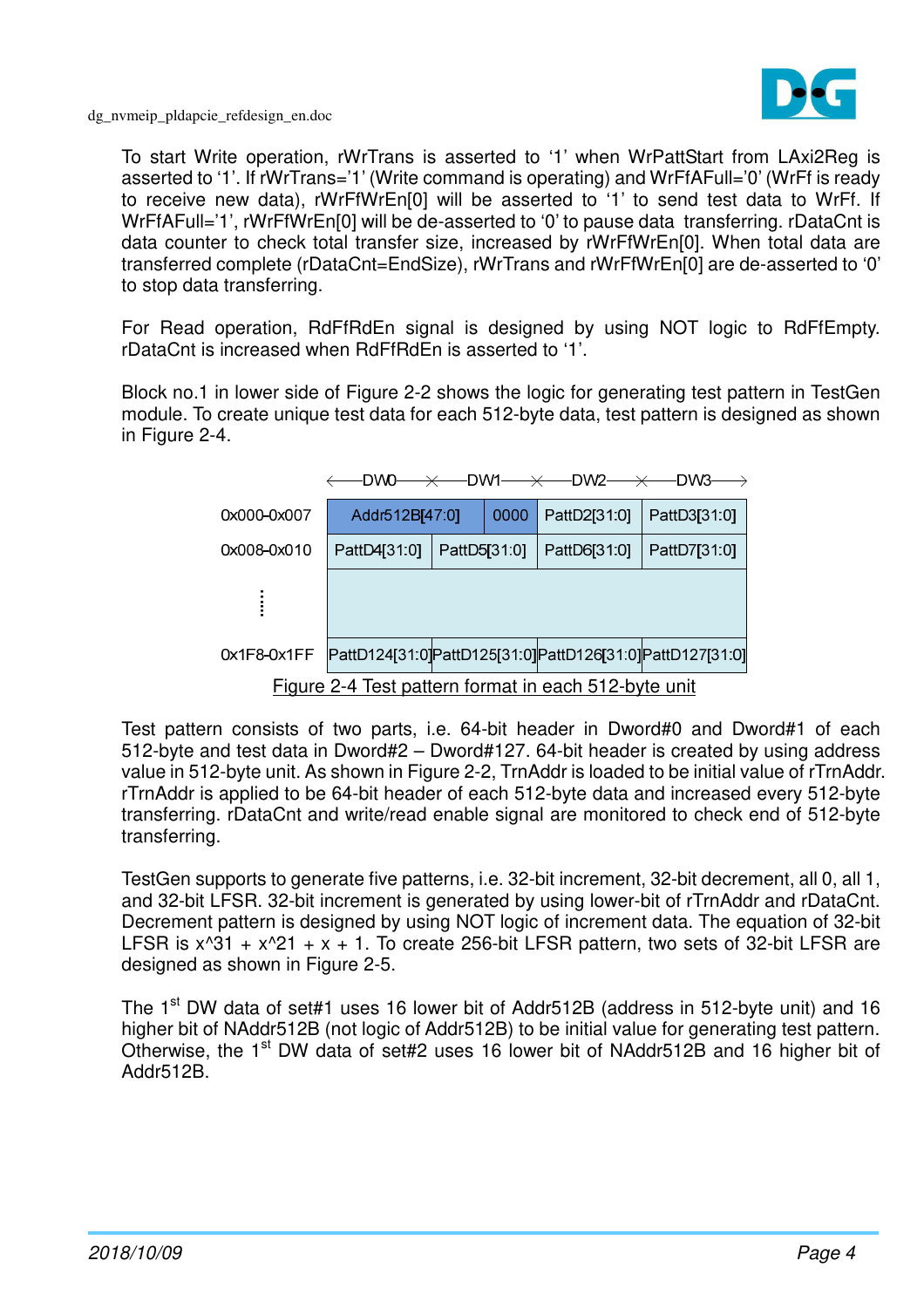



Each LFSR logic set is designed to generate 128-bit LFSR data, so four 32-bit LFSR data must be generated within one clock. The logic to design LFSR must use look-ahead style to generate PattD0/D2/D4/D6 or PattD1/D3/D5/D7 in the same clock.

3-bit PattSel signal is used to select one of five test patterns. Header Inserter logic inserts 64-bit header to be the  $1<sup>st</sup>$  and  $2<sup>nd</sup>$  data of each 512 byte. After that, test data from pattern counter is used to be rWrFfWrData. In Read command, rWrFfWrData is used to be expected value to compare with read data from FIFO (RdFfRdData). PattFail is asserted to '1' when data verification is failed.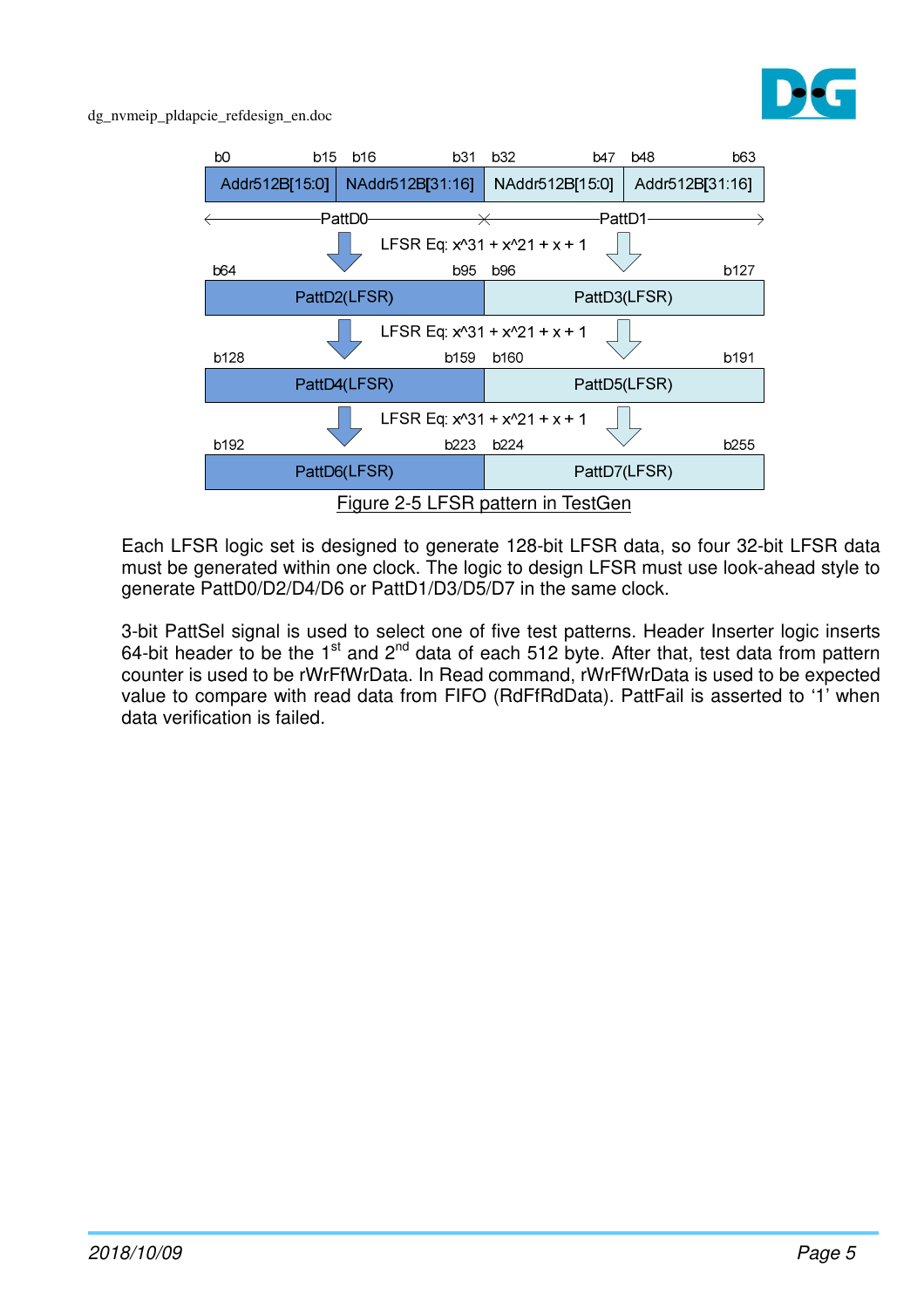

#### **2.2 NVMe**

User interface of NVMe-IP is designed by using dgIF typeS format. CMD interface is connected to LAxi2Reg to receive the parameter from user through Serial console. 256-bit data bus is connected with U2IPFIFO and IP2UFIFO. NVMe-IP connects to XpressRICH3 for creating PCIe packet and converting to PCIe signals. SSD is directly connected to XpressRICH3.



To support Identify command, one additional RAM is connected in the system. IdenRAM is simple dual-port RAM which is used to store 8K byte data output from Identify command. IdenRAM is read by CPU through LAxi2Reg.

2.2.1 NVMe-IP for PLDA PCIe

NVMe-IP for PLDA PCIe implements NVMe protocol of Host side to access NVMe SSD. User interface is simple designed by using dgIF typeS format. NVMe-IP is designed to connect with XpressRICH3. More details of NVMe-IP are described in datasheet. https://dgway.com/products/IP/NVMe-IP/dg\_nvmeip\_pldapcie\_data\_sheet\_en.pdf

#### 2.2.2 XpressRICH3 for Xilinx

This block is PCIe soft IP core from PLDA. More details are described in following website. https://www.plda.com/node/403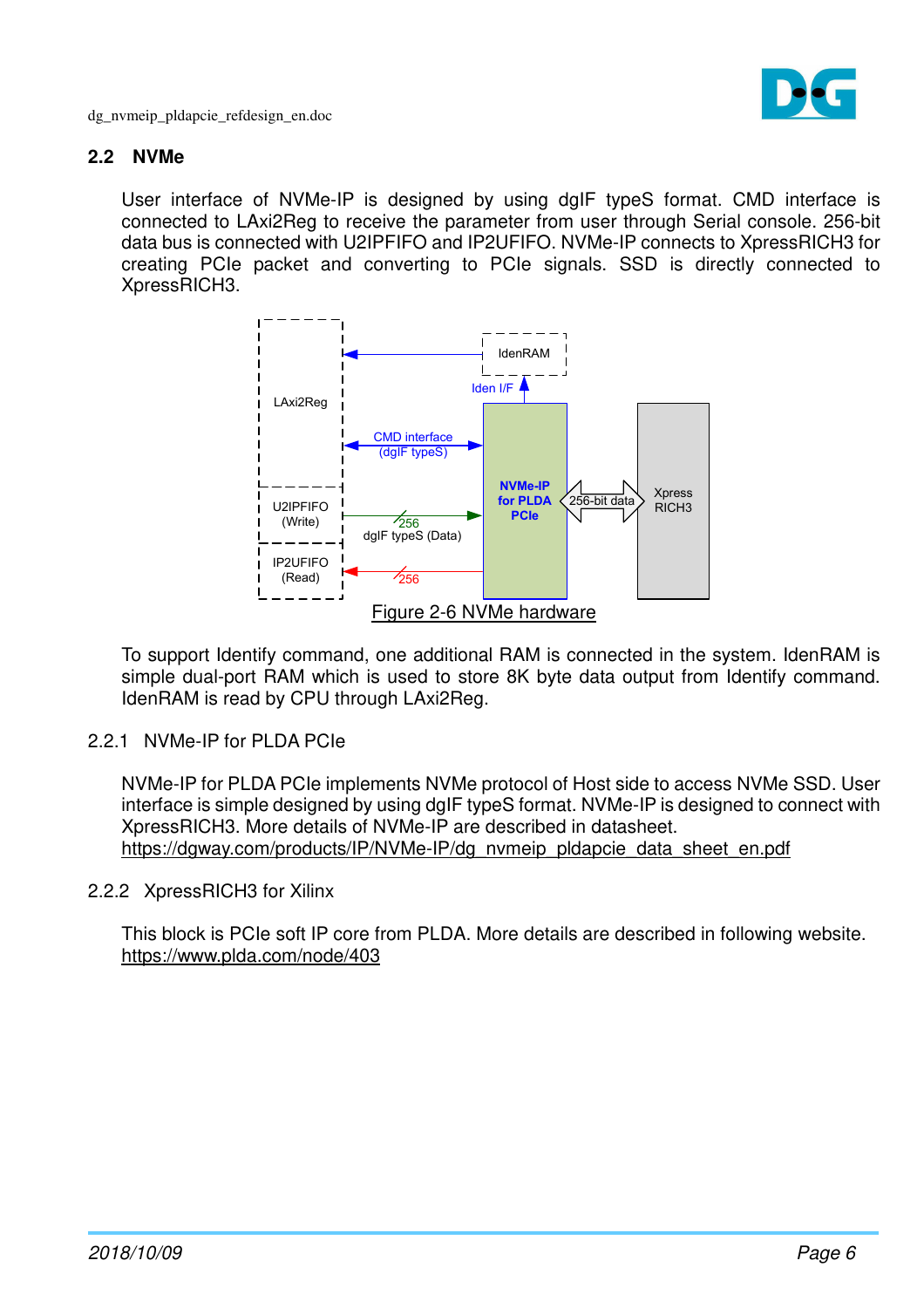

#### **2.3 CPU and Peripherals**

The hardware is connected to CPU through AXI4-Lite bus, similar to other CPU peripherals. The hardware registers are mapped to CPU memory address, as shown in Table 2-1. LAxi2Reg is the module to interface with CPU following memory map.

LAxi2Reg connects to many hardwares in the system such as TestGen, NVMe-IP, and IdenRAM to interface control and status signals of each module. As shown in Figure 2-7, there are two clock domains applied in this block, i.e. CpuClk (CPU Clock and AXI4-Lite bus) and UserClk (User clock domain for TestGen and NVMe block).

AsyncAxiReg includes asynchronous circuit between CpuClk and UserClk. More details of each hardware are described as follows.

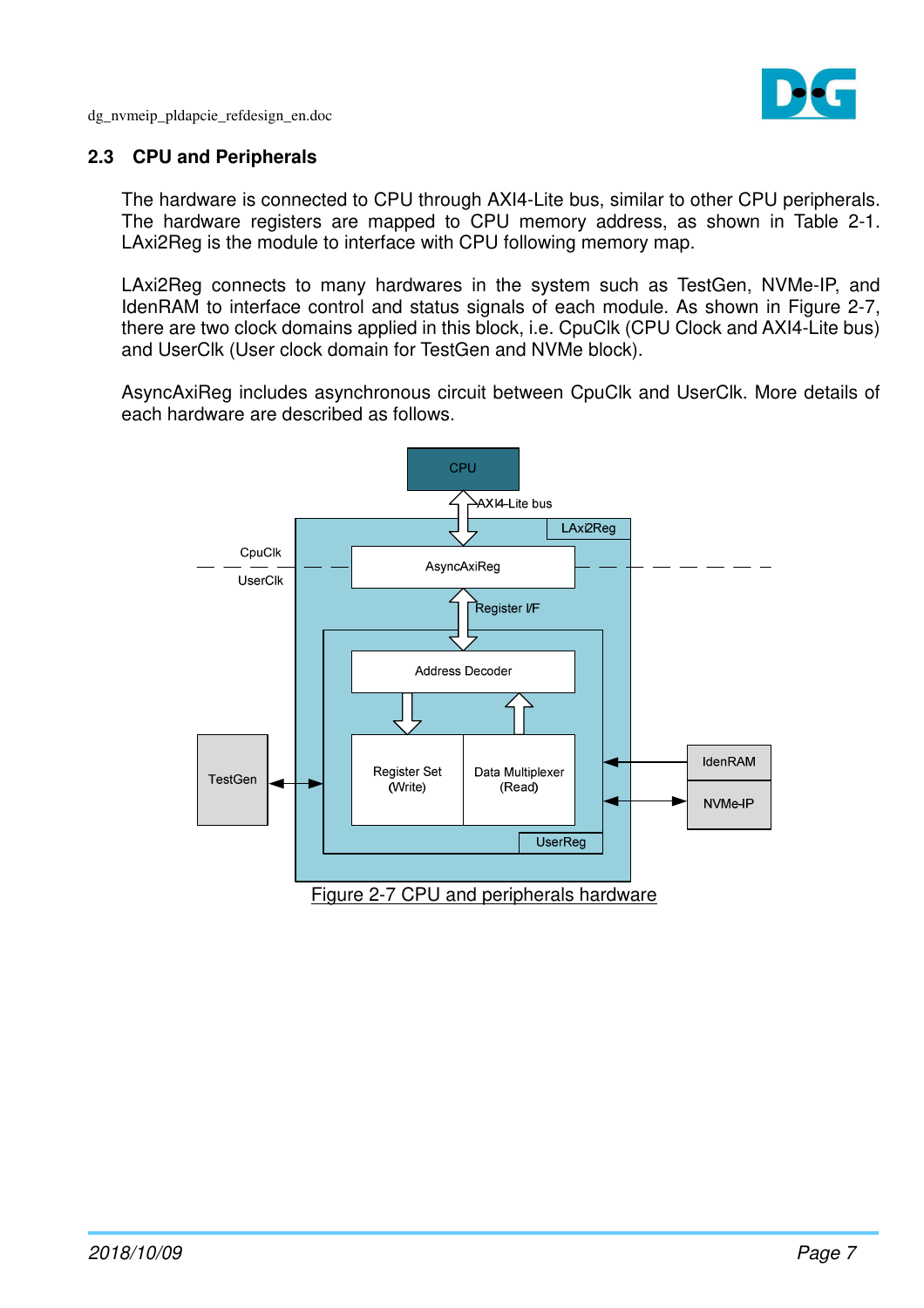

#### 2.3.1 AsyncAxiReg

This module is designed to convert the signal interface of AXI4-Lite to be register interface. Also, it transfers signals in CpuClk domain to be UserClk domain. Timing diagram of register interface is shown in Figure 2-8.

To write register, timing diagram is same as RAM interface. RegWrEn is asserted to '1' with the valid signal of RegAddr (Register address in 32-bit unit), RegWrData (write data of the register), and RegWrByteEn (the byte enable of this access: bit[0] is write enable for RegWrData[7:0], bit[1] is used for RegWrData[15:8], …, and bit[3] is used for RegWrData[31:24]).

To read register, AsyncAxiReg asserts RegRdReq to '1' with the valid value of RegAddr (the register address is used for 32-bit data). After that, the read data is valid on RegRdData bus with asserting RegRdValid to '1'.

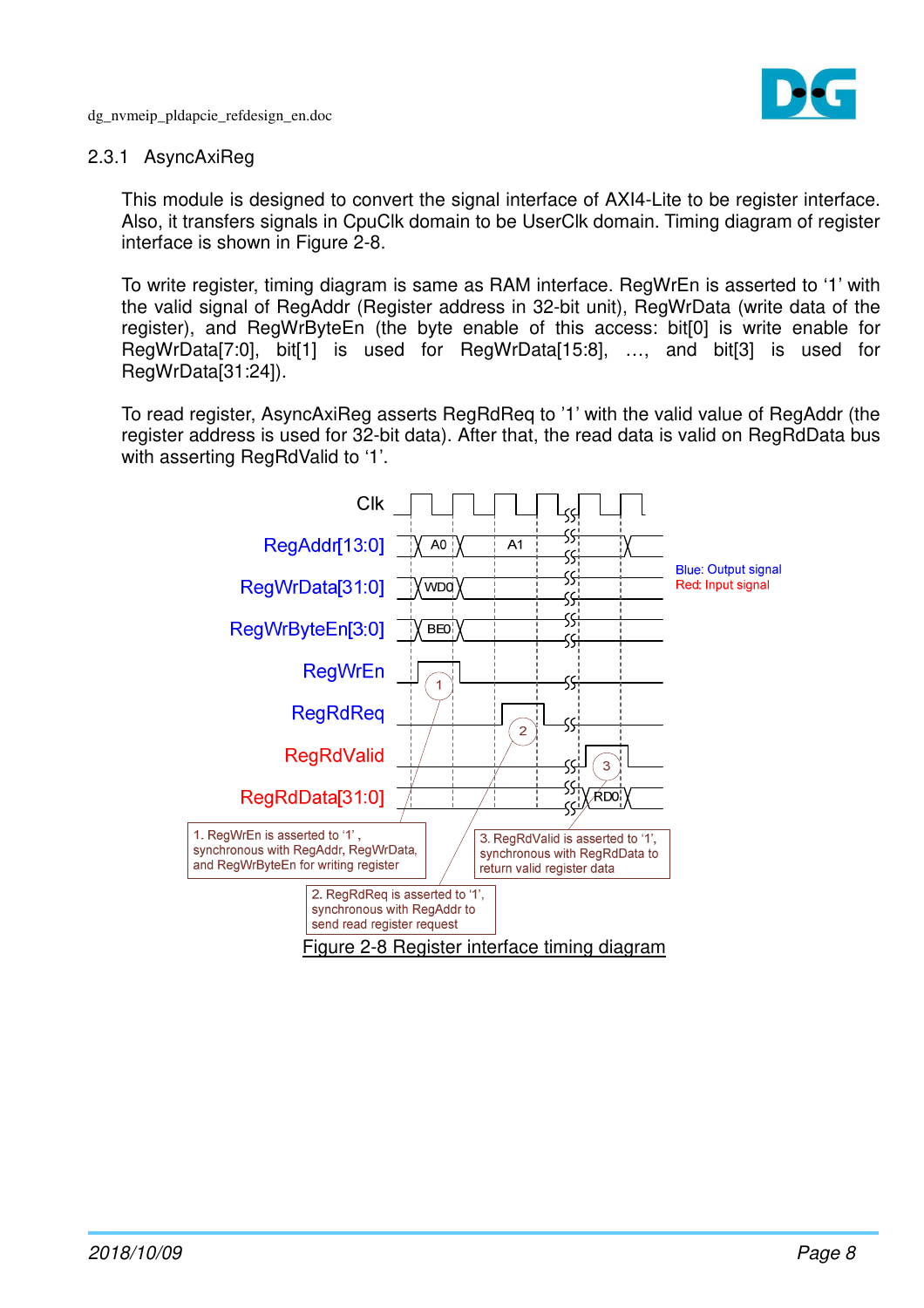

#### 2.3.2 UserReg

As shown in Figure 2-7, after RegWrEn or RegRdReq is asserted to '1' to request write or read register, RegAddr is loaded to Address decoder to select the active register. For write register, RegWrData signal is loaded to be the new value of active register. In this module, RegWrByteEn is not used, so CPU firmware needs to access the hardware register by using 32-bit pointer only.

For read request, CPU monitors status signals of many modules such as TestGen, NVMe-IP, and IdenRAM. To avoid timing constraint problem, many status signals are selected by using multiplexer with two-stage pipeline registers. So, RegRdValid is asserted to '1' after RegRdReq is asserted for two clock cycles. Two latency clock cycles is designed by adding two D Flip-flops to generate RegRdValid from RegRdReq.

Memory map of control and status signals inside UserReg module is shown in Table 2-1.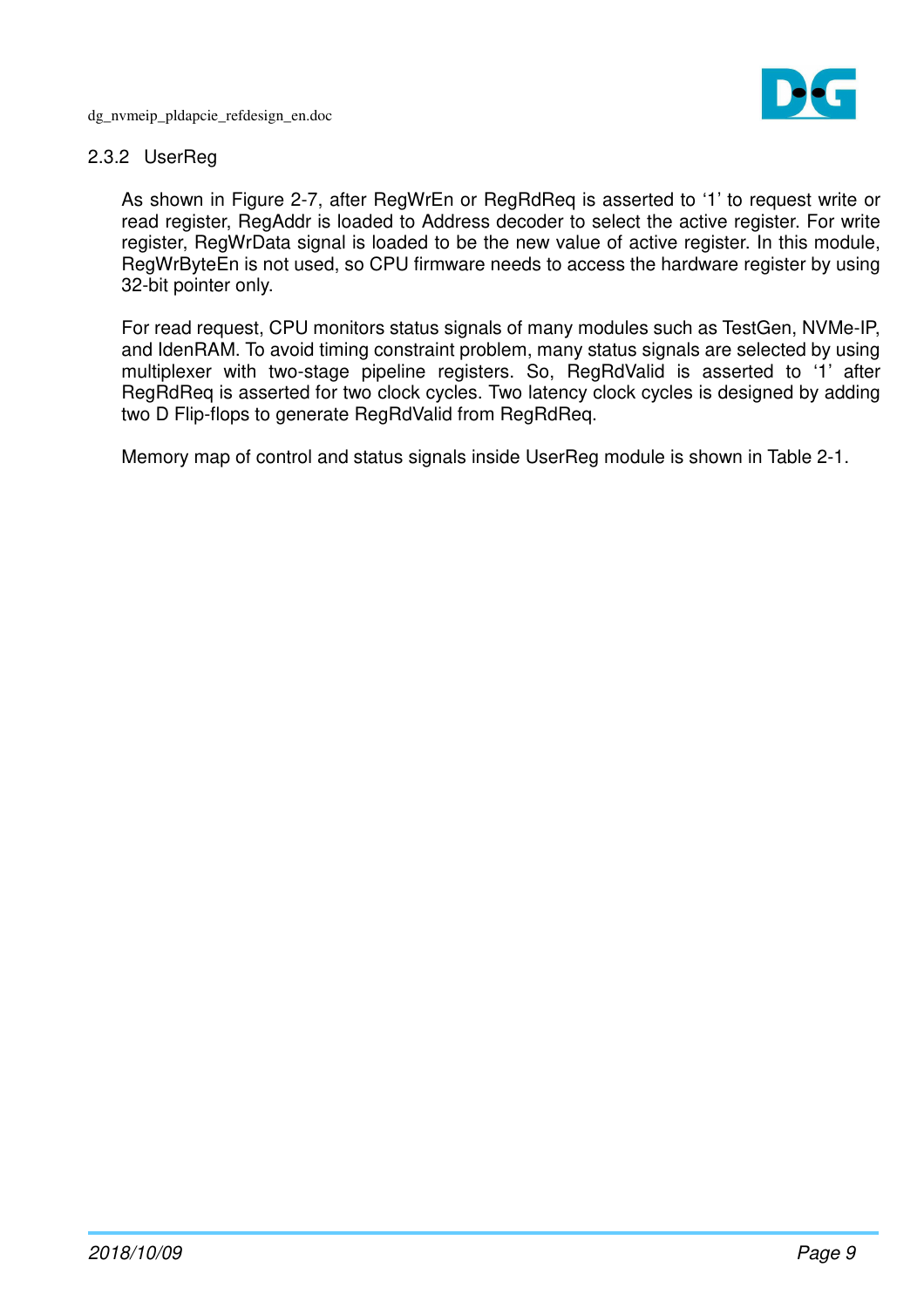

# Table 2-1 Register Map

| Address<br>Rd/Wr | <b>Register Name</b><br>(Label in the "nvmexr1iptest.c") | Description                                                                   |
|------------------|----------------------------------------------------------|-------------------------------------------------------------------------------|
| BA+0x0000        | User Address (Low) Reg                                   | [31:0]: Input to be start address as 512-byte unit                            |
| Wr               | (USRADRL REG)                                            | (UserAddr[31:0] of dglF typeS)                                                |
| BA+0x0004        | User Address (High) Reg                                  | [15:0]: Input to be start address as 512-byte unit                            |
| Wr               | (USRADRH REG)                                            | (UserAddr[47:32] of dgIF typeS)                                               |
| BA+0x0008        | User Length (Low) Reg                                    | [31:0]: Input to be transfer length as 512-byte unit                          |
| Wr               | (USRLENL REG)                                            | (UserLen[31:0] of dglF typeS)                                                 |
| BA+0x000C        | User Length (High) Reg                                   | [15:0]: Input to be transfer length as 512-byte unit                          |
| Wr               | (USRLENH REG)                                            | (UserLen[47:32] of dglF typeS)                                                |
| BA+0x0010        | <b>User Command Reg</b>                                  | [1:0]: Input to be user command (UserCmd of dgIF typeS for NVMe-IP)           |
| Wr               | (USRCMD REG)                                             | "00": Identify, "10": Write SSD, "11": Read SSD                               |
|                  |                                                          | When this register is written, the design generates command request to        |
|                  |                                                          | NVMe-IP to start new command operation.                                       |
| BA+0x0014        | Test Pattern Reg                                         | [2:0]: Test pattern select                                                    |
| Wr               | (PATTSEL REG)                                            | "000"-Increment, "001"-Decrement, "010"-All 0, "011"-All 1, "100"-LFSR        |
| BA+0x0100        | User Status Reg                                          | [0]: UserBusy of dgIF TypeS ('0': Idle, '1': Busy)                            |
| Rd               | (USRSTS REG)                                             | [1]: UserError of dgIF TypeS ('0': Normal, '1': Error)                        |
|                  |                                                          | [2]: Data verification fail ('0': Normal, '1': Error)                         |
|                  |                                                          | [4:3]: PCle speed from IP                                                     |
|                  |                                                          | ("00": No linkup, "01": PCIe Gen1, "10": PCIe Gen2, "11": PCIe Gen3)          |
| BA+0x0104        | Total disk size (Low) Reg                                | [31:0]: Total capacity of SSD in 512-byte unit                                |
| Rd               | (LBASIZEL REG)                                           | (LBASize[31:0] of dglF typeS)                                                 |
| BA+0x0108        | Total disk size (High) Reg                               | [15:0]: Total capacity of SSD in 512-byte unit                                |
| Rd               | (LBASIZEH REG)                                           | (LBASize[47:32] of dglF typeS)                                                |
| BA+0x010C        | User Error Type Reg                                      | [31:0]: User error status                                                     |
| Rd               | (USRERRTYPE_REG)                                         | (UserErrorType[31:0] of dgIF typeS)                                           |
| BA+0x0114        | <b>Completion Status Reg</b>                             | [15:0]: Status from Admin completion (AdmCompStatus[15:0] of NVMe-IP)         |
| Rd               | (COMPSTS REG)                                            | [31:16]: Status from I/O completion (IOCompStatus[15:0] of NVMe-IP)           |
| BA+0x0118        | NVMe CAP Reg                                             | [31:0]: NVMeCAPReg[31:0] output from NVMe-IP                                  |
| Rd               | (NVMCAP REG)                                             |                                                                               |
| BA+0x011C<br>Rd  | NVMe IP Test pin Reg<br>(NVMTESTPIN REG)                 | [31:0]: TestPin[31:0] output from NVMe-IP                                     |
| BA+0x0120        | Data Failure Address (Low) Reg                           | [31:0]: Latch value of failure address[31:0] in byte unit from read command   |
| Rd               | (RDFAILNOL REG)                                          |                                                                               |
| BA+0x0124        | Data Failure Address (High) Reg                          | [24:0]: Latch value of failure address [56:32] in byte unit from read command |
| Rd               | (RDFAILNOH REG)                                          |                                                                               |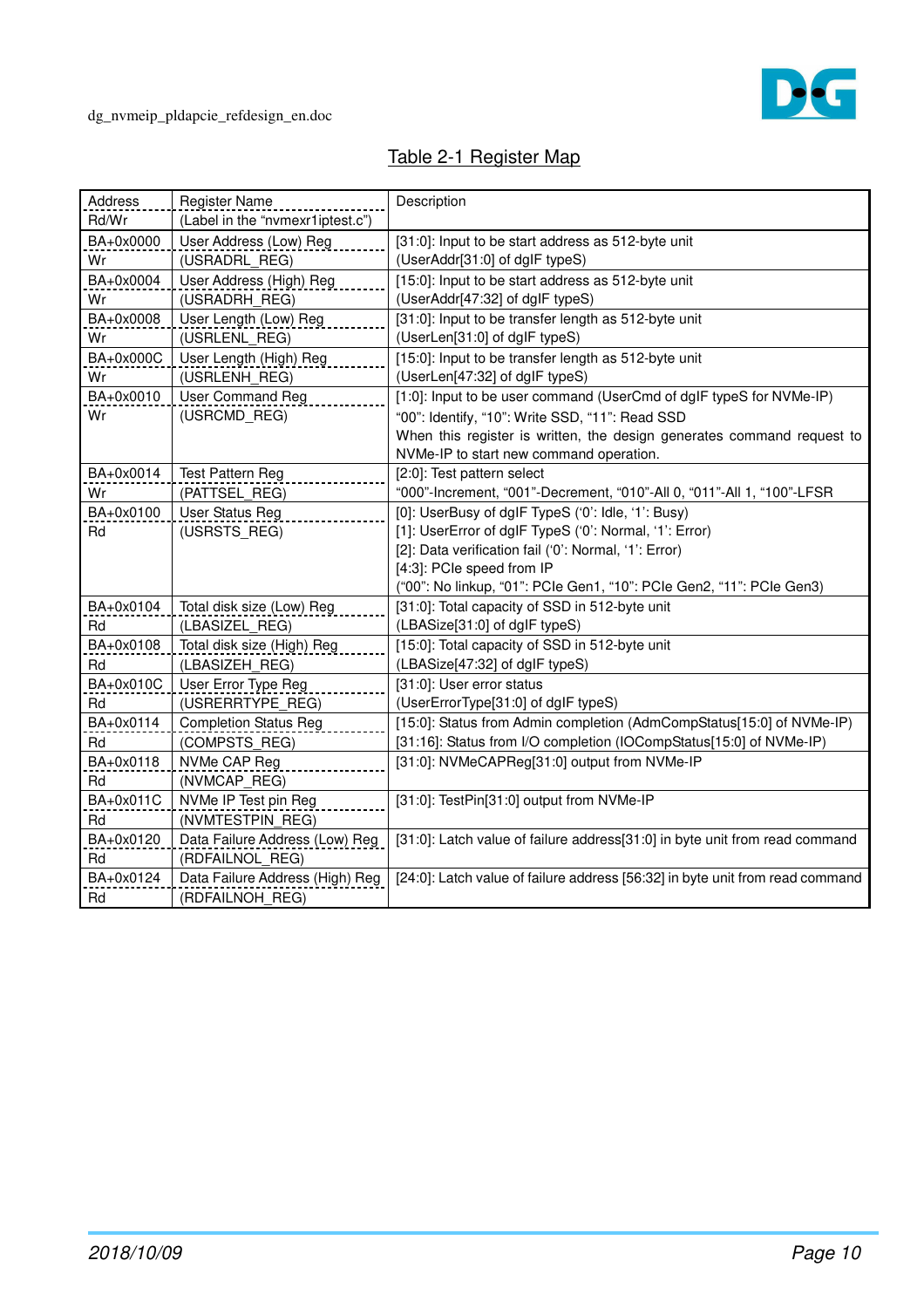

| Address    | <b>Register Name</b>          | Description                                                                |
|------------|-------------------------------|----------------------------------------------------------------------------|
| Rd/Wr      | (Label in the "nvmeiptest.c") |                                                                            |
| BA+0x0140  | Expected value Word0 Reg      | [31:0]: Latch value of expected data [31:0] from read command              |
| Rd         | (EXPPATWO REG)                |                                                                            |
| BA+0x0144  | Expected value Word1 Reg      | [31:0]: Latch value of expected data [63:32] from read command             |
| Rd         | (EXPPATW1 REG)                |                                                                            |
| BA+0x0148  | Expected value Word2 Reg      | [31:0]: Latch value of expected data [95:64] from read command             |
| Rd         | (EXPPATW2 REG)                |                                                                            |
| BA+0x014C  | Expected value Word3 Reg      | [31:0]: Latch value of expected data [127:96] from read command            |
| Rd         | (EXPPATW3 REG)                |                                                                            |
| BA+0x0150  | Expected value Word4 Reg      | [31:0]: Latch value of expected data [159:128] from read command           |
| Rd         | (EXPPATW4_REG)                |                                                                            |
| BA+0x0154  | Expected value Word5 Reg      | [31:0]: Latch value of expected data [191:160] from read command           |
| Rd         | (EXPPATW5 REG)                |                                                                            |
| BA+0x0158  | Expected value Word6 Reg      | [31:0]: Latch value of expected data [223:192] from read command           |
| Rd         | (EXPPATW6_REG)                |                                                                            |
| BA+0x015C  | Expected value Word7 Reg      | [31:0]: Latch value of expected data [255:224] from read command           |
| Rd         | (EXPPATW7 REG)                |                                                                            |
| BA+0x0180  | Read value Word0 Reg          | [31:0]: Latch value of read data [31:0] from read command                  |
| Rd         | (RDPATW0 REG)                 |                                                                            |
| BA+0x0184  | Read value Word1 Reg          | [31:0]: Latch value of read data [63:32] from read command                 |
| Rd         | (RDPATW1_REG)                 |                                                                            |
| BA+0x0188  | Read value Word2 Reg          | [31:0]: Latch value of read data [95:64] from read command                 |
| Rd         | (RDPATW2_REG)                 |                                                                            |
| BA+0x018C  | Read value Word3 Reg          | [31:0]: Latch value of read data [127:96] from read command                |
| Rd         | (RDPATW3_REG)                 |                                                                            |
| BA+0x0190  | Read value Word4 Reg          | [31:0]: Latch value of read data [159:128] from read command               |
| Rd         | (RDPATW4_REG)                 |                                                                            |
| BA+0x0194  | Read value Word5 Reg          | [31:0]: Latch value of read data [191:160] from read command               |
| Rd         | (RDPATW5_REG)                 |                                                                            |
| BA+0x0198  | Read value Word6 Reg          | [31:0]: Latch value of read data [223:192] from read command               |
| Rd         | (RDPATW6_REG)                 |                                                                            |
| BA+0x019C  | Read value Word7 Reg          | [31:0]: Latch value of read data [255:224] from read command               |
| Rd         | (RDPATW7 REG)                 |                                                                            |
| BA+0x01C0  | Current test byte (Low) Reg   | [31:0]: Current test data size of TestGen module in byte unit (bit[31:0])  |
| Rd         | (CURTESTSIZEL_REG)            |                                                                            |
| BA+0x01C4  | Current test byte (High) Reg  | [24:0]: Current test data size of TestGen module in byte unit (bit[56:32]) |
| Rd         | (CURTESTSIZEH REG)            |                                                                            |
| BA+0x2000  | Identify Controller Data      | 4Kbyte Identify Controller Data Structure                                  |
| $-0x2$ FFF | (IDENCTRL_REG)                |                                                                            |
| BA+0x3000  | Identify Namespace Data       | 4Kbyte Identify Namespace Data Structure                                   |
| $-$ 0x3FFF | (IDENNAME_REG)                |                                                                            |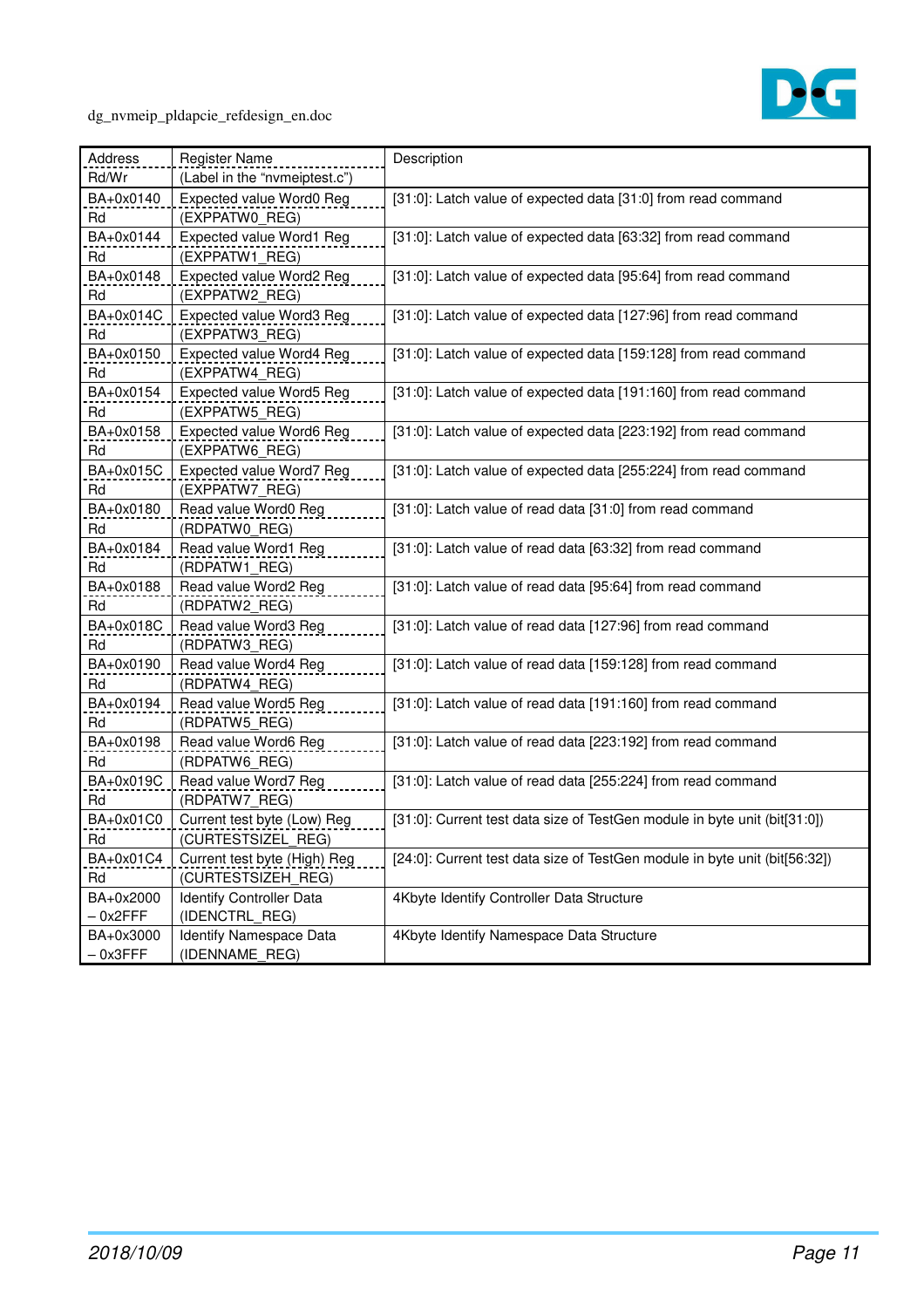

## **3 CPU Firmware**

After system boot-up, CPU initializes its peripherals such as UART and Timer. Next, CPU waits until PCIe connection links up (PCISTS REG[0]='1'). Finally, CPU waits until NVMe-IP completes initialization process (USRSTS\_REG[0]='0').

To receive command from user, Main menu is displayed on the console for user selecting one of six commands (Identify, Write, or Read). More details of the sequence in each command are described as follows.

#### **3.1 Identify Command**

The sequence of the firmware when user selects Identify command is below.

- 1) Set USRCMD REG="00". Next, Test logic generates command and request to NVMe-IP. After that, Busy flag (USRSTS REG[0]) changes from '0' to '1'.
- 2) CPU waits until the operation is completed or some errors are found by monitoring USRSTS REG value. Bit[0] is de-asserted to '0' when command is completed. Bit[1] is asserted to '1' when some errors are detected. In case of error condition, there is error message displayed on the console. If the command is completed, the data from Identify command of NVMe-IP will be stored in IdenRAM.
- 3) CPU reads Identify data from IdenRAM (IDENCTRL\_REG) and displays SSD model name. Otherwise, SSD capacity and LBA unit size are also displayed by reading from NVMe-IP output (LBASIZEL\_REG and LBASIZEH\_REG).

#### **3.2 Write/Read Command**

The sequence of the firmware when user selects Write/Read command is below.

- 1) Receive start address, transfer length, and test pattern through Serial console. If some inputs are invalid, the operation will be cancelled.
- 2) Get all inputs and set the value to USRADRL/H\_REG, USRLENL/H\_REG, PATTSEL\_REG, and USRCMD REG (USRCMD REG="10" for Write command, and "11" for Read command).
- 3) CPU waits until the operation is completed or some errors (except verification error) are found by monitoring USRSTS\_REG[2:0]. If USRSTS\_REG[2] (verification error) is asserted to '1', verification error message will be displayed. After that, CPU still runs until end of operation or user inputs any key to cancel operation.
- 4) During running command, current transfer size reading from CURTESTSIZE REG is displayed every second. Finally, test performance is displayed on Serial console when command is completed.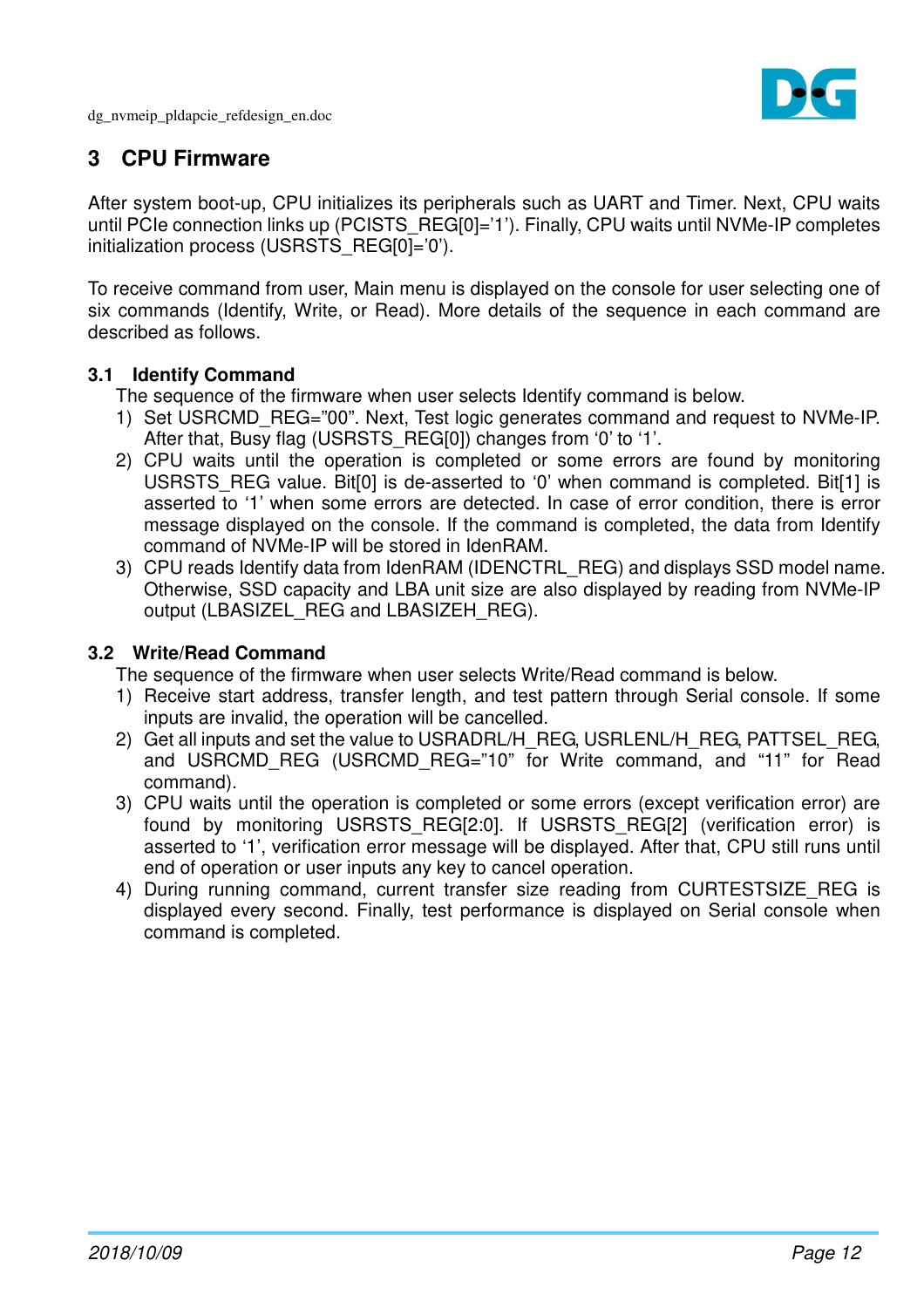

# **4 Example Test Result**

The example test result when running demo system by using 512 GB Samsung 960 Pro is shown in Figure 4-1.



By using PCIe Gen3 on ZCU102 board, write performance is about 2100 Mbyte/sec and read performance is about 3200 Mbyte/sec.